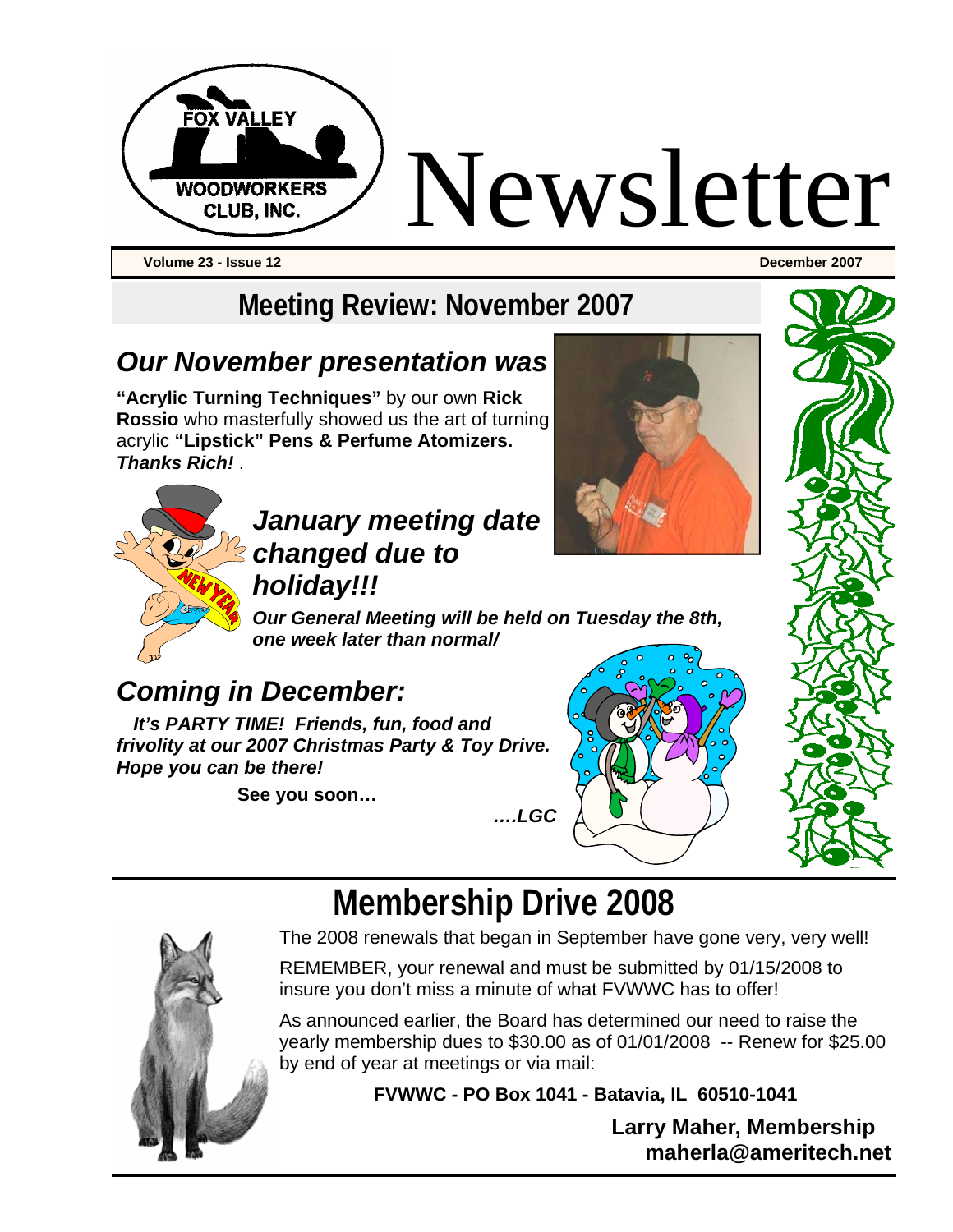### **FVWWC Events Calendar**

|  |  | Dec 4th  Tue  7:30 p.m.  FVWWC General Meeting: Toy |
|--|--|-----------------------------------------------------|
|  |  | Drive & Christmas Pot Luck                          |
|  |  | 2007 for Members and Guests.                        |

Dec 19th ...Wed....9:00 a.m. .. **FVWWC's Breakfast Club:** The Red Apple Restaurant at 414 S Schmale Rd - Carol Stream, IL -- *Everyone is invited to stop by!*

Jan 8th...... Tue ....7:30 p.m. .. **FVWWC General Meeting!**



#### **FVWWC Officers & Staff woodworkers@fvwwc.org**

| President                                 | <b>Tom Sharp</b>           |
|-------------------------------------------|----------------------------|
|                                           | thomas.sharp@sbcglobal.net |
| Past President Ron Gilkerson              |                            |
|                                           | $(630)$ 879-8756           |
|                                           | rongilker@hotmail.com      |
| Vice PresidentMatt Gauntt                 |                            |
| Treasurer Doug Pfaff                      |                            |
| Secretary  Darrel Anderson                |                            |
| Program Committee  Robin Blair            |                            |
|                                           | blairr@saic.com            |
|                                           | Mike Brady                 |
|                                           | <b>Matt Gauntt</b>         |
| MembershipLarry Maher                     |                            |
|                                           | maherla@ameritech.net      |
| Editor/Webmaster  Linda Christensen       |                            |
|                                           | woodworkers@fvwwc.org      |
| Library Committee  Dave Dockstader        |                            |
|                                           | <b>Rick Moss</b>           |
|                                           | <b>Tom Zillman</b>         |
| Raffles/Photographer  Charlie Christensen |                            |
| Club Logo ItemsGail Madden                |                            |
| Show & Tell MCMatt Gauntt                 |                            |
| Show Chairman Mike Madden                 |                            |
| Toy Drive Coordinator  Gail Madden        |                            |
| Member-at-LargeJames Nellis               |                            |
| Audio/Visual TechRobin Blair              |                            |
|                                           |                            |
|                                           |                            |



**2 FVWWC - PO BOX 1041 - BATAVIA, IL 60510-1041 2007**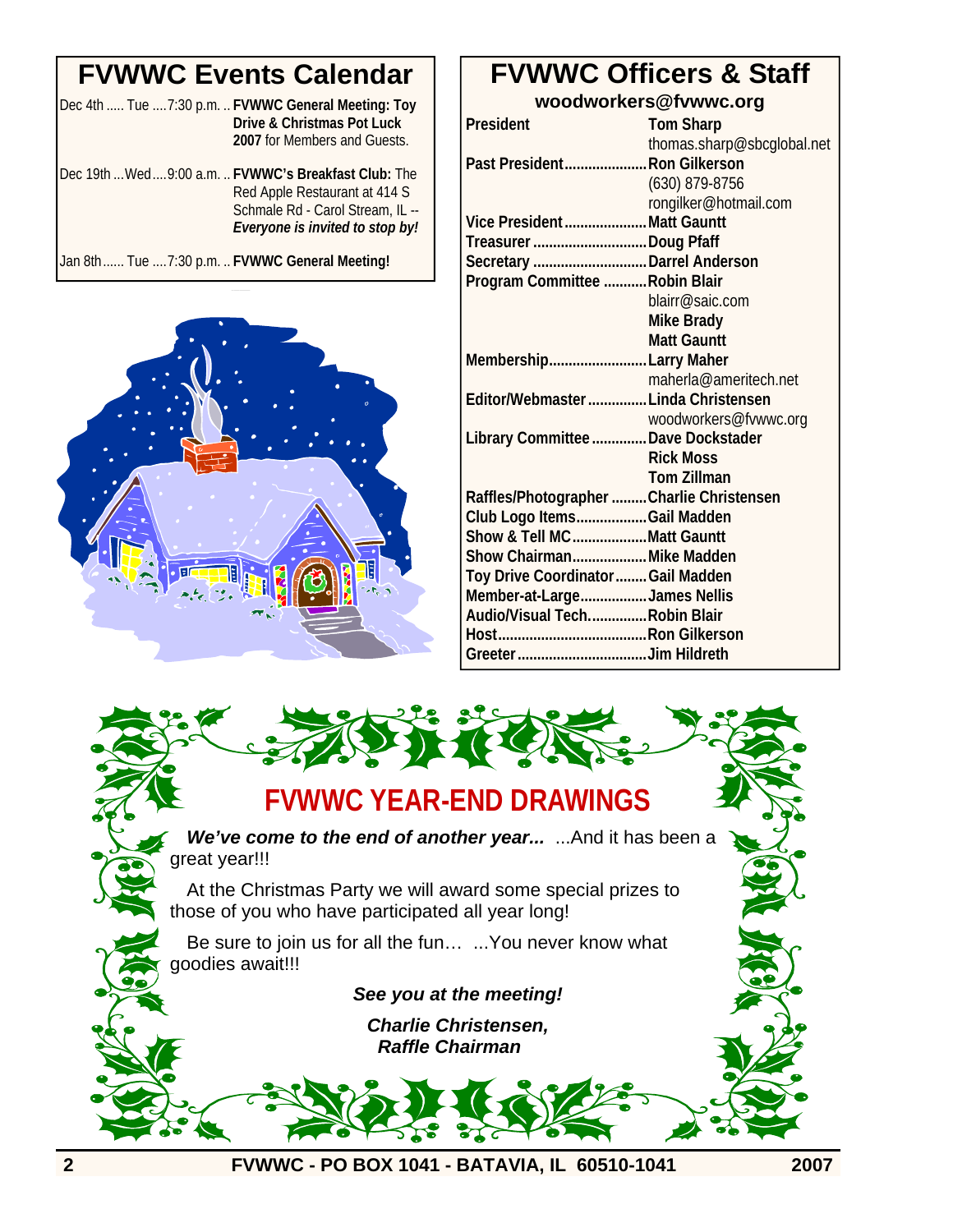### <sup>K</sup>*REPRINTED FROM: Tips Section of www.woodnet.net*



### **Driving Screws in MDF**

When installing woodscrews in the edge of manufactured materials like MDF, it's all too easy to split the sides of a workpiece — even if you drill a pilot hole first. To prevent this, I support the sides by clamping an ordinary handscrew across the workpiece.

**Walter Peachey Port Moody, B.C.** 

### **Installing Felt Drawer Lining**

Nothing shows off a set of fine hand tools better than a drawer lined with felt, see photo. And it's easy to install.

Cut a piece of posterboard to fit the drawer bottom. Then, using spray adhesive, attach an oversized piece of felt to the posterboard. Now simply trim the felt to size and press it into the bottom of the drawer.

## **Preventing Table Top Rust**

There are two basic steps we follow for maintaining a cast iron table top on a table saw and other stationary tools: remove rust and dirt, and seal it with a protective topcoat.

We're always on the lookout for rust so we can stop it before it becomes a problem, see top photo. Gritembedded scouring blocks, like this Sandflex, work great for removing rust and grime from a cast iron table top.

After removing any rust, seal the top by spraying on a protective topcoat, see bottom photo. Spray-on topcoat products are available at hardware stores and woodworking stores. In addition to rust